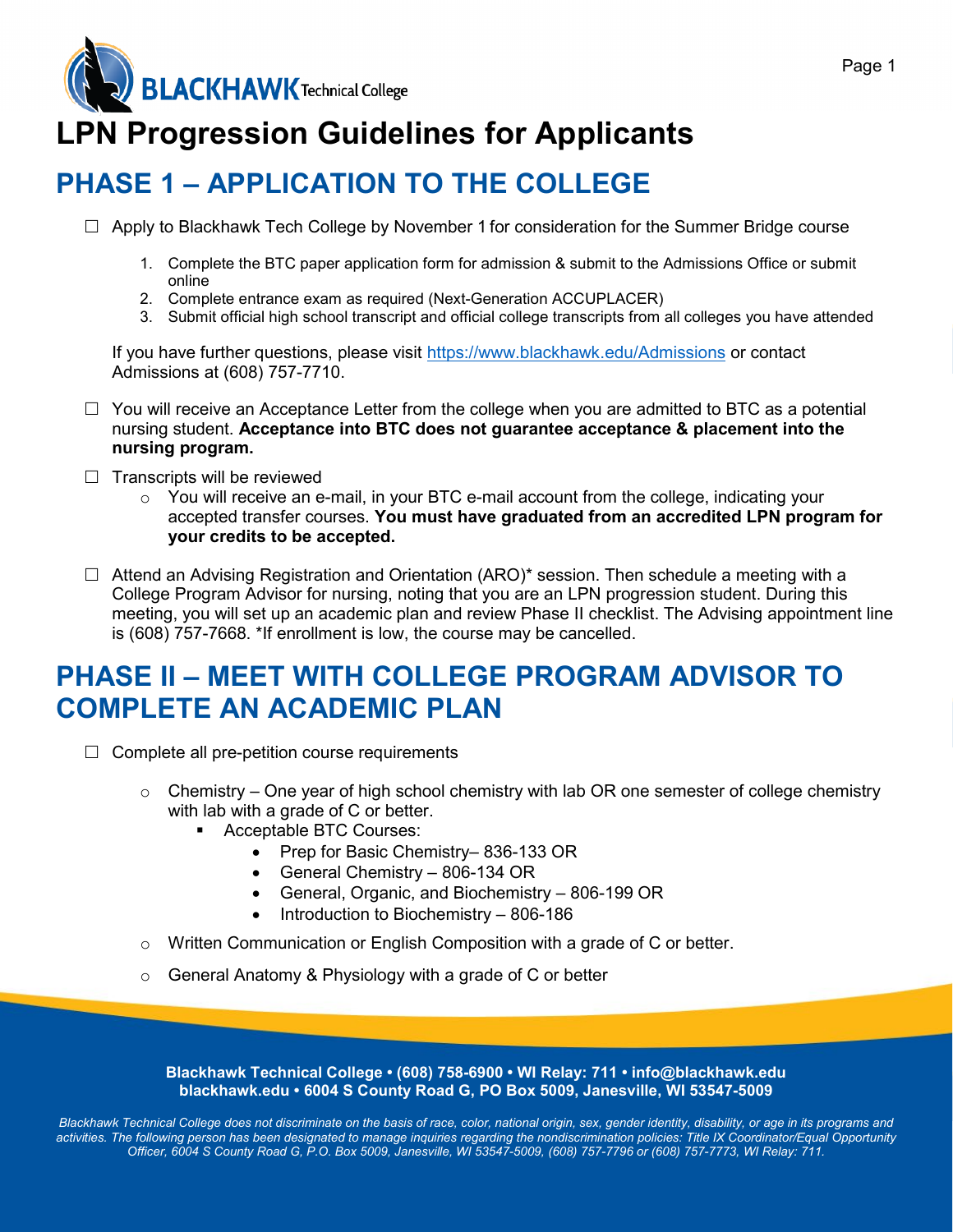

- Submit the following documents in one email to the Nursing Admission & Promotion Committee at [nursingap@blackhawk.edu.](mailto:nursingap@blackhawk.edu) All documents must be submitted together. They are due by 12:00 p.m. (noon) on December 1.
	- o A "Letter of Intent"
		- Include: professional goals, clinical experience, and contact information such as address, phone number, and email address.
	- o A copy of your LPN license.
	- $\circ$  Documentation demonstrating at least 1,000 hours LPN work experience (2,000 hours for students who were granted the one-time exception). This needs to be on official business paperwork/letterhead.
	- o Provide a Letter of Recommendation from your direct Nursing Supervisor on facility letterhead
		- The letter should include attendance, punctuality, and skill in providing patient care (including safety, communication, and ability to function effectively in a team.)
	- $\circ$  Submit a transcript demonstrating a TEAS proficient level (65.7%)
- $\Box$  Following review of these documents, you will be notified whether you have been accepted to the LPN Bridge course. You may be asked for additional documentation or to complete remediation requirements prior to enrolling in the course.

### **PHASE III – PRIOR TO BEGINNING THE NURSING BRIDGE COURSE**

- $\Box$  Complete all required first and second semester General Education Courses
	- o Developmental Psychology
	- o 801-198 Speech or Oral/Interpersonal Communications
	- o Advanced Anatomy & Physiology (may take concurrently with the Nursing Bridge Course)
- $\Box$  Complete Nursing Pharmacology 543-103 or equivalent with a grade of C or better within 5 years from date of application.
- $\Box$  Alternatively, you may submit a transcript demonstrating a score of at least Level 2 (on the first attempt) on the ATI Proctored Pharmacology Exam.
- $\Box$  It is **highly recommended** that you complete all the required General Education courses to graduate prior to enrolling in third semester nursing courses.
	- $\circ$  Introduction to Psychology must be taken prior to/concurrent with third semester
	- $\circ$  Microbiology must be taken prior to/concurrent with third semester
	- $\circ$  Introduction to Sociology must be taken prior to/concurrent with fourth semester $\setminus$

**Blackhawk Technical College • (608) 758-6900 • WI Relay: 711 • info@blackhawk.edu blackhawk.edu • 6004 S County Road G, PO Box 5009, Janesville, WI 53547-5009**

*Blackhawk Technical College does not discriminate on the basis of race, color, national origin, sex, gender identity, disability, or age in its programs and*  activities. The following person has been designated to manage inquiries regarding the nondiscrimination policies: Title IX Coordinator/Equal Opportunity *Officer, 6004 S County Road G, P.O. Box 5009, Janesville, WI 53547-5009, (608) 757-7796 or (608) 757-7773, WI Relay: 711.*